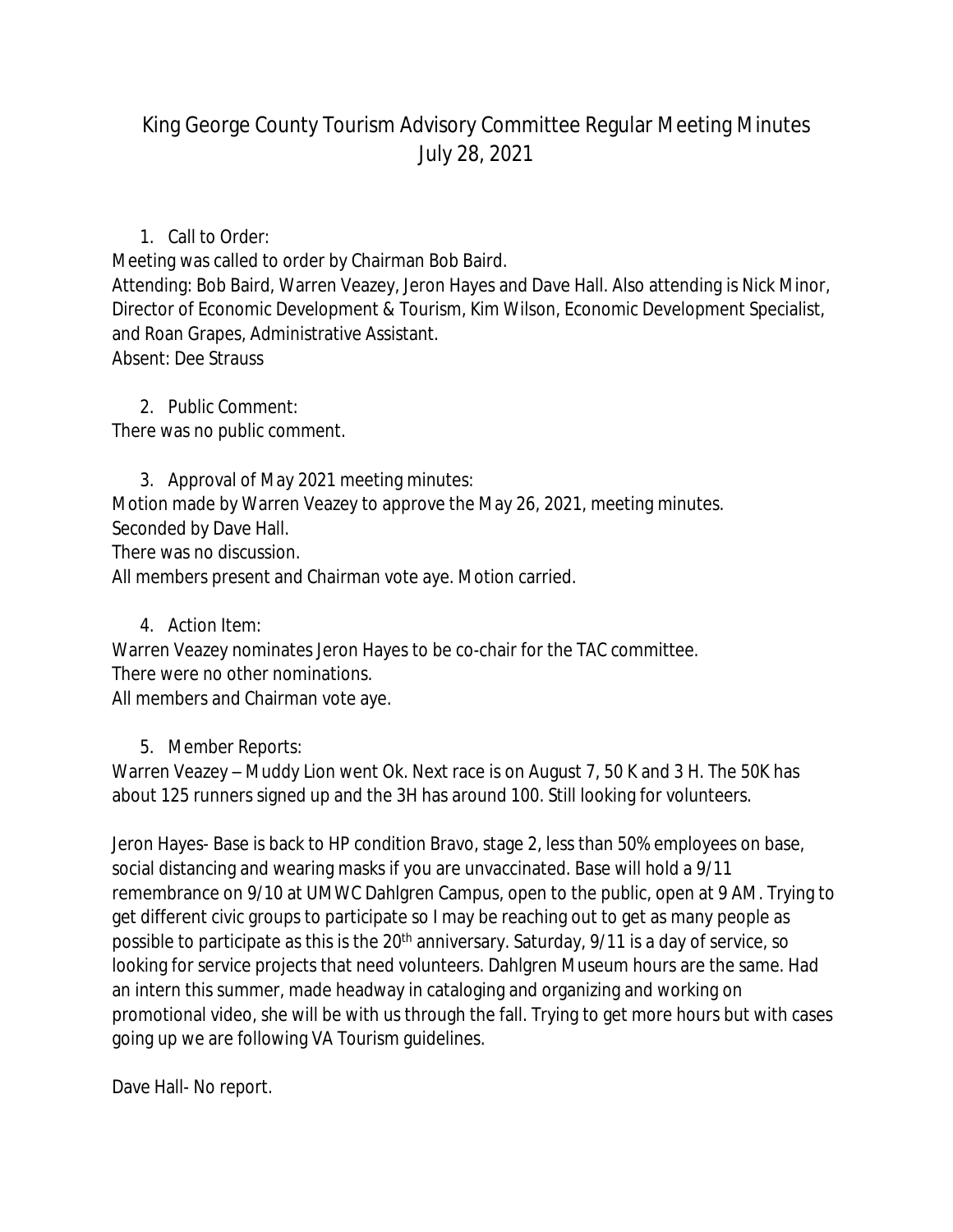Bob Baird  $-$  Was present at the Independence event on the 10<sup>th</sup>. Great event but disappointed in the attendance and comments from people that they didn't know about it or hadn't heard about it soon enough. Brought to attention of Board of Supervisors, urged the board to consider establishing some sort of public relations function. Have attended events at Back Porch Winery, Historical Society held event at White Hall and attended a political event at Ingleside. Venues offer opportunities to host events like those and bring in people, but where will they stay? Hotels in Dahlgren consumed by base. Representatives and Senators have introduced a bill to make Northern Neck a National Heritage Area, if this passes, this will make King George the gateway to a national historic area. How will this impact King George? Friends of Caledon want to expand over to Lake Caledon, don't' know where that's going or if we need to get involved. We lost opportunity for public boat access; Greenlaws Wharf is under contract with private family. That leaves Wilmont which has parking issues. Had communication from Dahlgren Museum regarding working together.

Fall Festival is on – need to encourage and assist in publicizing further. Raises awareness in need for public relations, we need county calendar. Info needs to be accessible. Planning functions with surrounding counties to prevent conflicts.

Discussion regarding accessing information that is posted on visit King George website. Suggestions: Contact American Business Card regarding an article in the magazine or investigate an electronic marquee.

Action Item for next meeting: Get quote for electronic marquee

6. Presentation: Chris Clarke presents Parks & Recreation follow-up report for Independence Celebration.

Committee consensus is to support this event again next year.

Chris Clarke also gave report on 9 to 11 ball tournament and update on repairs and changes at Parks and Recreation Center.

7. Director's Report:

Nick Minor – Three updates. One is related to economic development and the other two are directly tourism.

First- American Heritage Native American Trail. Have been working on this for about a month. Trying to coordinate and see what interest is. Inspired by Civil War Trail, what other assets do we have to create another trail.? Native American Heritage not just county specific but also regional. Have reached out to UMW historical preservation, to see if they would work with the county for a Native American Trail series. Got confirmation today that I will be meeting with the Rappahannock tribe this week or next week and a meeting with the Patawomeck tribe tomorrow. This will be done in collaboration with the university, so it gets done right and to get